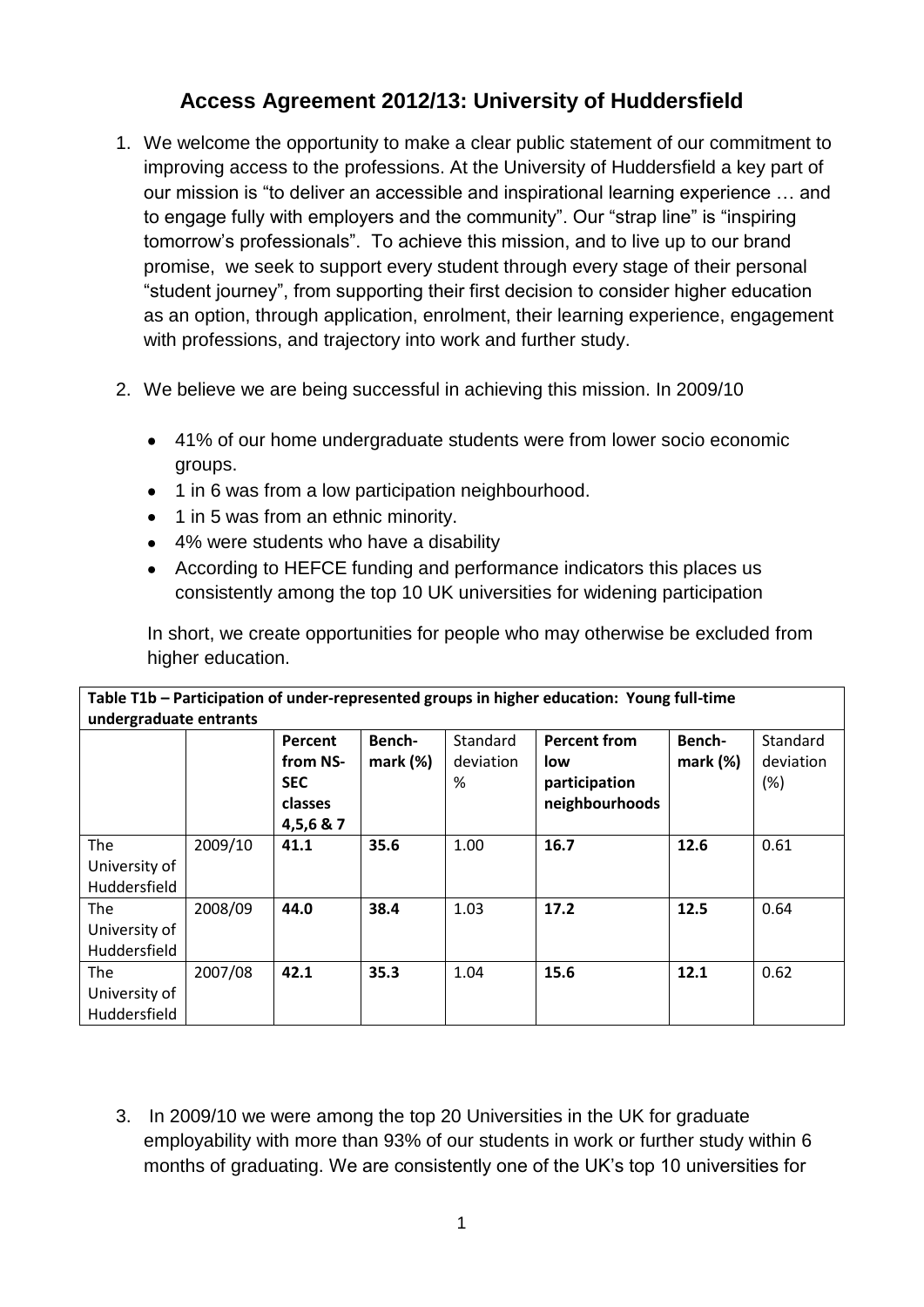sandwich placements. We can demonstrate those who join us from less advantaged backgrounds or circumstances, are supported and encouraged through the learning process into graduate level employment and into a better start in life.

- 4. The change in University funding, in which the balance of the cost of studying has been largely shifted from the State to the graduate, may become a major challenge to widening participation and through it to increasing upward social mobility. Research by the Institute of Fiscal Studies, The Student Room and Opinion Panel suggests that this shift in funding may have a negative effect on overall demand for higher education, and one which may also be more marked among less advantaged groups. This research also suggests that changes to the national funding model may also change the relative demand for particular programmes and specific institutions. In response we have reviewed our portfolio, and withdrawn degree programmes which our research suggests will not fare well in the new environment. We are also streamlining the range of content we offer in every degree programme, and increasing the efficiency and effectiveness of assessment. We are using our relationships with professional bodies and employers to ensure our content is relevant and that all students experience meaningful and relevant work related learning as part of their programme of study. We are enhancing our already excellent student support mechanisms and ensuring our infrastructure is of the highest quality and fit for purpose. Working closely with our Students' Union we are also taking steps to identify and support students who may be at greater risk of withdrawing from their studies. In our view these developments will help ensure we retain our current market advantage, and offer students excellent value for their investment in our programmes.
- 5. Through these actions it is our aim to achieve five interlinked targets which we believe mark an effective contribution to access to higher education and the professions:
	- to continue to meet all HESA benchmarks for the recruitment of students from lower socio economic groups and low participation neighbourhoods
	- to improve retention among these groups so that within three years we are within one standard deviation from our HESA benchmark
	- to increase the proportion of our students who have real work-related experience as an integral part of their degree programme, and to maintain our accredited relationships with professional bodies
	- to increase the proportion of our students who achieve first class and upper  $\bullet$ second class honours degrees in line with sector norms within 3 years by continually improving student performance while maintaining high quality provision
	- to continue to be one of the UK"s leading HEI"s for employability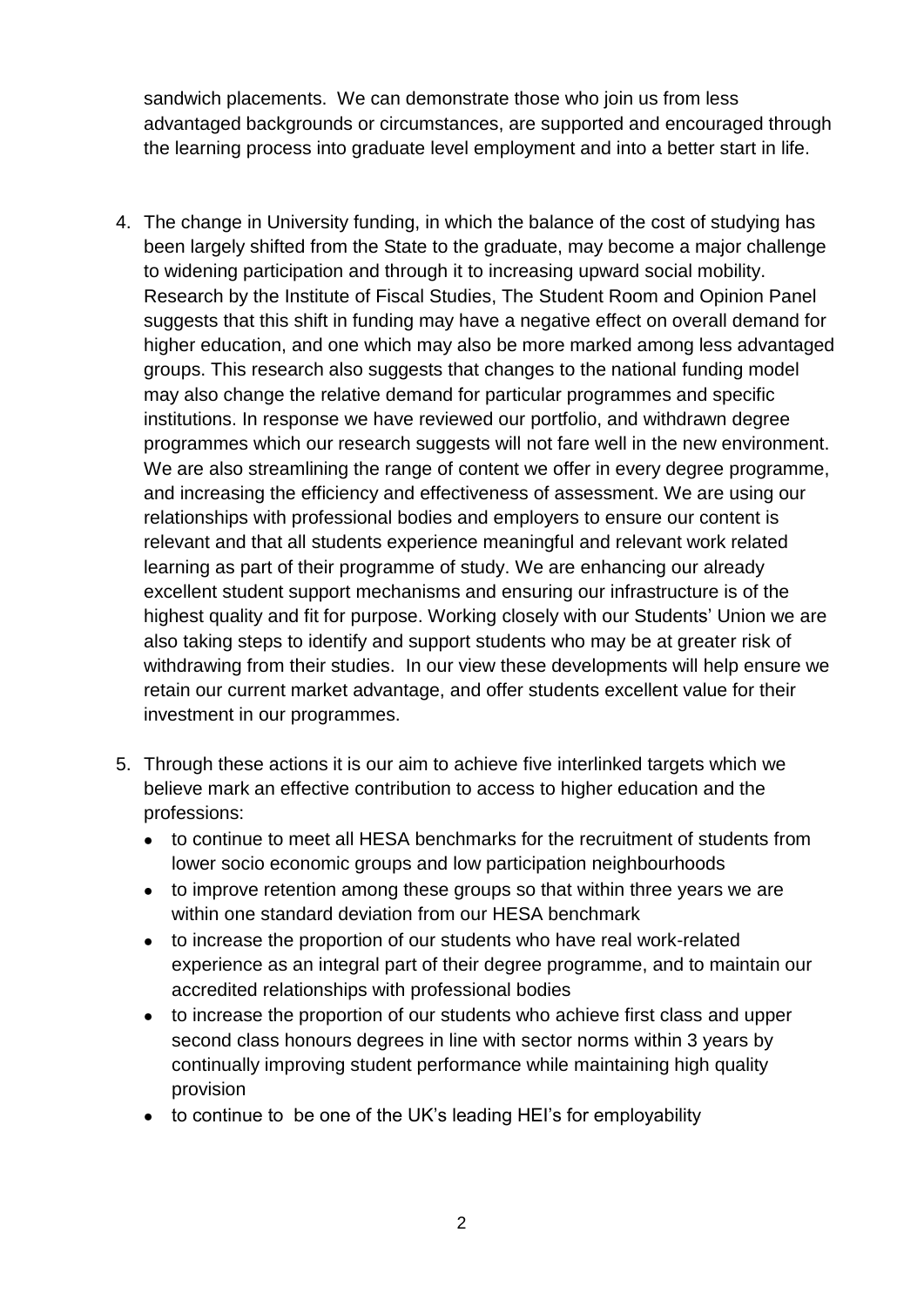### **Our proposed Graduate Contribution**

- 6. Subject to OFFA"s acceptance of our Access Agreement we propose to ask graduates to make a contribution of £7950 to the costs of their Huddersfield learning experience. Graduates on sandwich year placements will be asked to make a contribution of £500 for the year to cover administration and visit costs. These fees will apply to all those estimated 4600 Full Time Home and EU new entrant undergraduate students and PGCE who enrol with us in 2012/13. We will apply annual increases to their fee in line with the permitted real terms fee increase set by the Government. We believe it is important in a published document to set out clearly the reasons for setting the contribution at this level.
- 7. First, we must make it clear that we do not approve of the Government"s approach to funding higher education. We believe the proposed system of graduate contributions may have unintended or undeclared negative consequences for individuals, for institutions and eventually for the nation. While we understand the attractions of a genuinely free market approach to higher education we believe the Government is in danger of creating a system in which there is a severe disconnect between supply and demand with potentially catastrophic long term effects on the supply of higher level skills.
- 8. Second, we have made it clear to our own student body that we will not ask them to make a bigger contribution than we require to provide them with the excellent educational opportunities they expect and deserve. Over the last 4 years we have established an effective set of cost controls and business development initiatives which have allowed us to create the financial headroom for investment in a world class educational and research environment. The contributions we are asking our graduates to make are we believe sufficient to maintain these international standards of excellence and to give us sufficient flexibility to respond effectively to changing market demands. Around 80% of our students are on HEFCE Band B and C programmes and studying on professionally accredited programmes which require high levels of investment in materials and equipment. Our Students" Union has been part of the University"s decision making process and support the decision we have made.
- 9. Finally, we have determined on a brand fee whereby every full time undergraduate degree programme for which a Government sponsored loan is available through Student Finance England asks for the same contribution. There are three reasons for this.
	- We are a University community in which every element of our professional portfolio plays an important role in enabling students to fulfil their career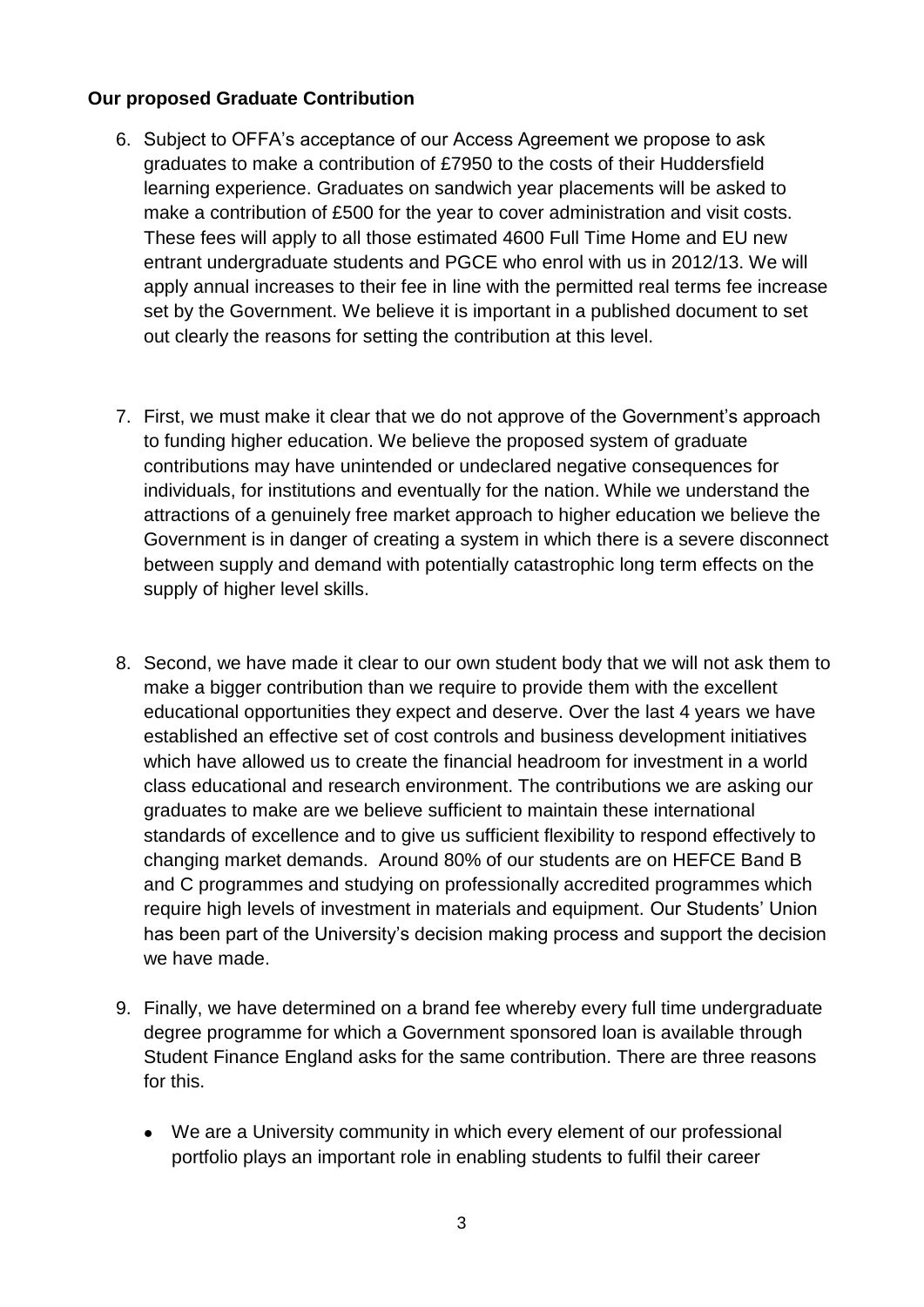ambitions, and as a result must operate at clearly defined standards with clearly defined levels of excellence.

- We do not wish to create a differential contribution structure which may act as a barrier to some students following their vocation.
- This pricing structure is simple to understand and to operate, and will have a neutral impact on students who choose to transfer courses.

# **Outreach: Our proposed contribution to maintaining access to educational opportunity, and access to the professions**

- 10.The University of Huddersfield is one of the UK"s most successful institutions at widening participation in UK higher education. We consistently achieve or surpass all of our HESA benchmarks relating to participation of people from less advantaged backgrounds and communities. In our marketing, outreach and community work, in staff recruitment, and in our teaching, learning and student support, widening participation is embedded and engrained in everything we do. When almost 1 in every 2 people who study with us at undergraduate level is from a part of our community normally under-represented in higher education it is counter-productive for us to compartmentalise what we do to recruit and support them, from what we do to recruit and support all of our students, the majority of whom are domiciled within 40 miles of our Campuses. The eligible expenditure on outreach and access and retention included in this document forms 41% of our total expenditure on these activities.
- 11.As we have stated in paragraph 3 of this document we believe the new funding regime for higher education will, despite the post study contribution system, make widening participation more, rather than less challenging. Research from the Student Room suggests that while 5% of middle class students who would otherwise have gone to University may not pursue opportunities in higher education post 2012, this figure rises to 7.5% of students from less advantaged backgrounds. More than 44% of our students fall into this group. Our Oldham and Barnsley campuses are located in two of the UK"s most 40 deprived neighbourhoods. The key barriers to widening participation are cultural rather than financial, and involve complex views about opportunity costs.
- 12.Our approach to "Outreach" has always been collaborative and based on partnership working with schools, colleges and community groups. We work with our partners to develop programmes that add value to the curriculum. We divide and classify our outreach work in seven categories:
	- Aspiration and awareness raising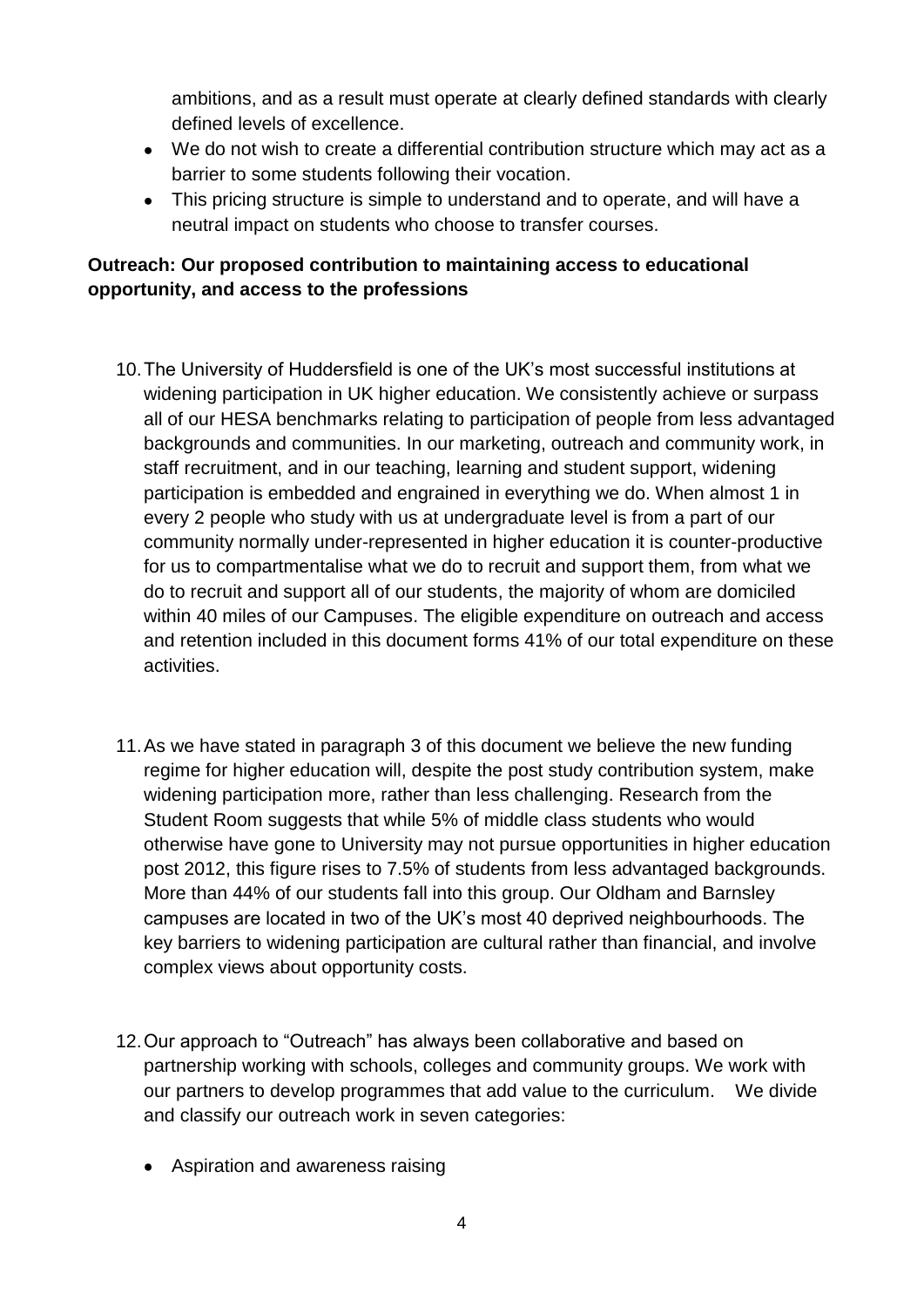- Reduction of perceived barriers to HE
- Supporting attainment
- Access to the professions
- Provision of clear information for parents and carers
- Building progression agreements with schools and colleges
- Development of effective partnerships
- 13. We have been very successful in building and supporting local and regional networks which have enabled us to make very good progress in widening participation. What we are being told and are learning from these networks is that there may be a testing period ahead in which people and communities come to grips with the new system and weigh up the investment and opportunity costs of higher education in the context of a changing economy and labour market. We believe therefore, that it is important for us to intensify our outreach activities, and also to contribute as part of a consortium of West Yorkshire Universities to maintaining the coordination of outreach activity achieved so successfully by close involvement with Aimhigher.
- 14.In 2009/10 we spent £2.2m of expenditure specifically on outreach to eligible groups, through which we delivered 630 events and activities attended by 22,000 people. £1.6m of this investment came through HEFCE via Aimhigher and West Yorkshire Lifelong Learning Network funding. This money has been cut in its entirety by HEFCE in the latest budget reductions. Through a combination of efficiency gains and an operational review we plan to deliver 770 events in 2011/12 to 29,925 individual attendees. We will double our own eligible financial contribution to delivering these events to £1.2m, largely through greater involvement of a wider range of University staff working with target groups. The detail of the activity we propose to carry out under each heading, along with the target numbers of beneficiaries and the cost of delivery are attached at Appendix A. the outreach activity identified here has been targeted at those school, college and community groups identified by AimHigher as having the largest number of students from the IMD (Index of Multiple deprivation). These are consistent with POLAR2 data.

### **Retention, Success and Career Development**

15. It is of course a clearly observable truth that students from groups generally less well represented in higher education are often less well prepared technically, academically and culturally to manage the transition to higher learning, and that this is often reflected in higher withdrawal and failure rates. This is true of Huddersfield, where our above-benchmark recruitment of students from backgrounds underrepresented in higher education is reflected in attrition rates which, in some HESA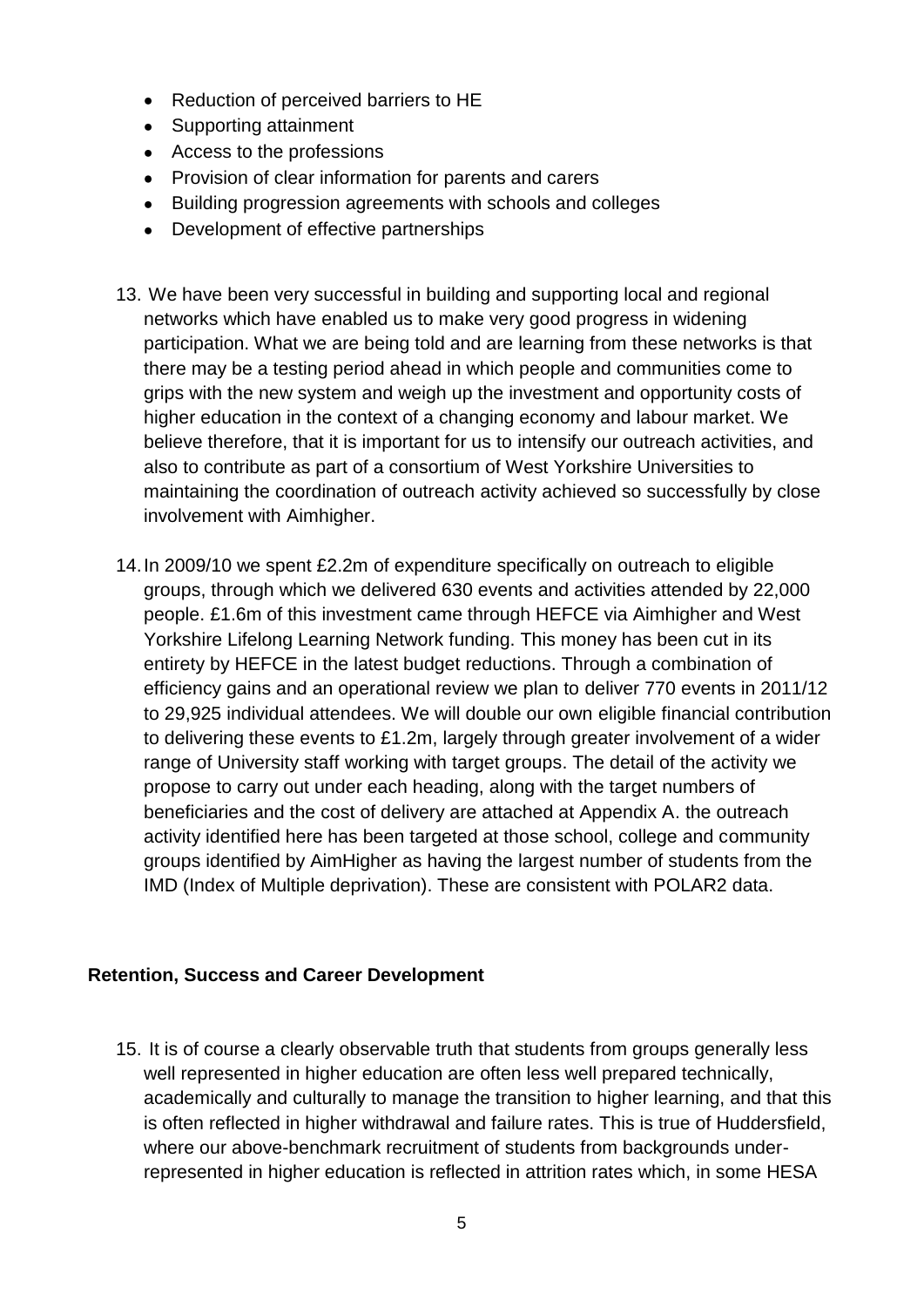tables, are higher than our HESA benchmark. Our aim is, within three years, to be within one standard deviation, or better, of the benchmark for both Tables 3a and 3d of the HESA Performance Indicators.

|                        |                   |               | Table T3a and Table T3d - Non continuation following year of entry: full-time first degree and other |                 |
|------------------------|-------------------|---------------|------------------------------------------------------------------------------------------------------|-----------------|
| undergraduate entrants |                   |               |                                                                                                      |                 |
|                        | Percent no longer | Benchmark (%) | Standard deviation                                                                                   | Difference from |
|                        | in HE $(%)$       |               | (%)                                                                                                  | benchmark       |
|                        |                   |               |                                                                                                      |                 |
| 2009/10 PI             |                   |               |                                                                                                      |                 |
| Table 3a               | 12.4              | 9.8           | 0.50                                                                                                 | $-2.6$          |
| Table 3d               | 14.3              | 16.3          | 1.01                                                                                                 | 2.0             |
|                        |                   |               |                                                                                                      |                 |
| 2008/09 PI             |                   |               |                                                                                                      |                 |
| Table 3a               | 12.9              | 10.7          | 0.51                                                                                                 | $-2.2$          |
| Table 3d               | 12.8              | 15.4          | 1.00                                                                                                 | 2.6             |
|                        |                   |               |                                                                                                      |                 |
| 2007/08 Pl             |                   |               |                                                                                                      |                 |
| Table 3a               | 11.9              | 11.5          | 0.52                                                                                                 | $-0.4$          |
| Table 3d               | 12.0              | 16.4          | 1.08                                                                                                 | 4.4             |

16.In 2010/11 we have developed and are proposing to implement an integrated Retention and Success programme to help all of our students develop the skills and strategies they need to manage the transition to University and to complete their programme successfully. The six key elements of this strategy are :

- Managing the transition to University including Personal Tutoring , Peer Support  $\bullet$ and Study Skills
- Revised assessment, feedback and progression strategies to help boost attainment;
- Specialist welfare and disability support, attendance monitoring
- Effective communication with students deemed at risk of withdrawal, including customer surgeries, attendance monitoring, and community cohesion work
- Managing your career including professional recognition for programmes, career  $\bullet$ mentoring, relationships with employers, and development of internships
- 17.We will invest £3.5m in delivering the Retention, Success and Career Development Programme to those 41% of our students who are attributable under OFFA criteria. In our 2010/11 Access Agreement we agreed £1m of attributable spend to deliver retention activities. In this agreement we have counted the same funding at our outlying campuses as previously agreed by OFFA, and have increased the sum invested in retention by a further £2.5m. The details of the activities we intend to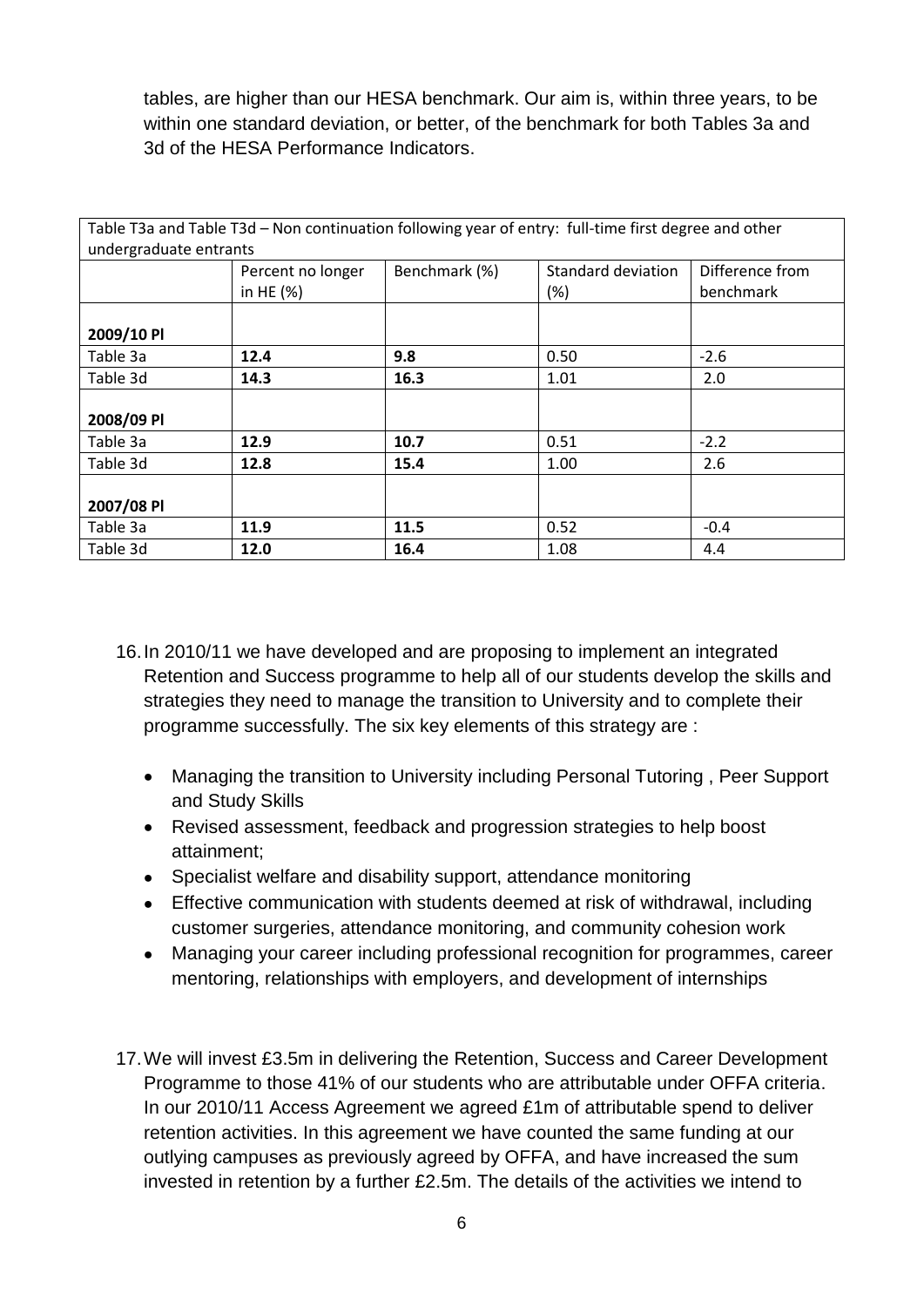carry out under each of these headings, plus the target number of eligible learners and costs are attached at Appendix B.

- 18.We will not operate our own bursary or scholarship scheme for new entrants from 2012, although all existing commitments to students who enrolled before that will be maintained. We accept the findings of OFFA"s research which demonstrates clearly that there is no positive correlation between income expended on bursaries and effective widening participation. In 2008/9 we halved the sum we offered to any individual through our Huddersfield bursary scheme with no discernable impact on recruitment or retention.
- 19.We will participate in the National Scholarship Programme. Our estimate is that investment in our current scheme will be £1.8m of countable income in 2011/12 and that the National Scholarship programme will cost us £660K in 2012/13, making expenditure on student support £2.46m in total from our resources, and £3.12m including the Government contribution. We have been offered 220 National Scholarships and will match this to create 440 in total. Because we will have over 2,000 entrants who are likely to meet the national threshold for eligibility for the scheme, we will need to ration the Scholarships by using other criteria. It is our aim to support those students from less well off backgrounds who demonstrate excellent academic achievement by objective national standards. In order to widen access to the professions from those groups currently under-represented in Higher Education, we will offer them to students whose family income is below £20K and who achieve more than 320 UCAS points, and to students whose family income is less than £20K and who wish to join our Foundation programmes in Science and in Engineering. The Scholarships will be offered as fee waivers of £3000.
- 20. We will also aim to help students support themselves financially through the development of our "Job Shop". This is a bureau through which employers (including the University itself) advertise paid part time work opportunities and internships for students. The opportunities are vetted by the University to ensure they are from bona-fide employers who are health and safety compliant, and who pay at nationally agreed rates.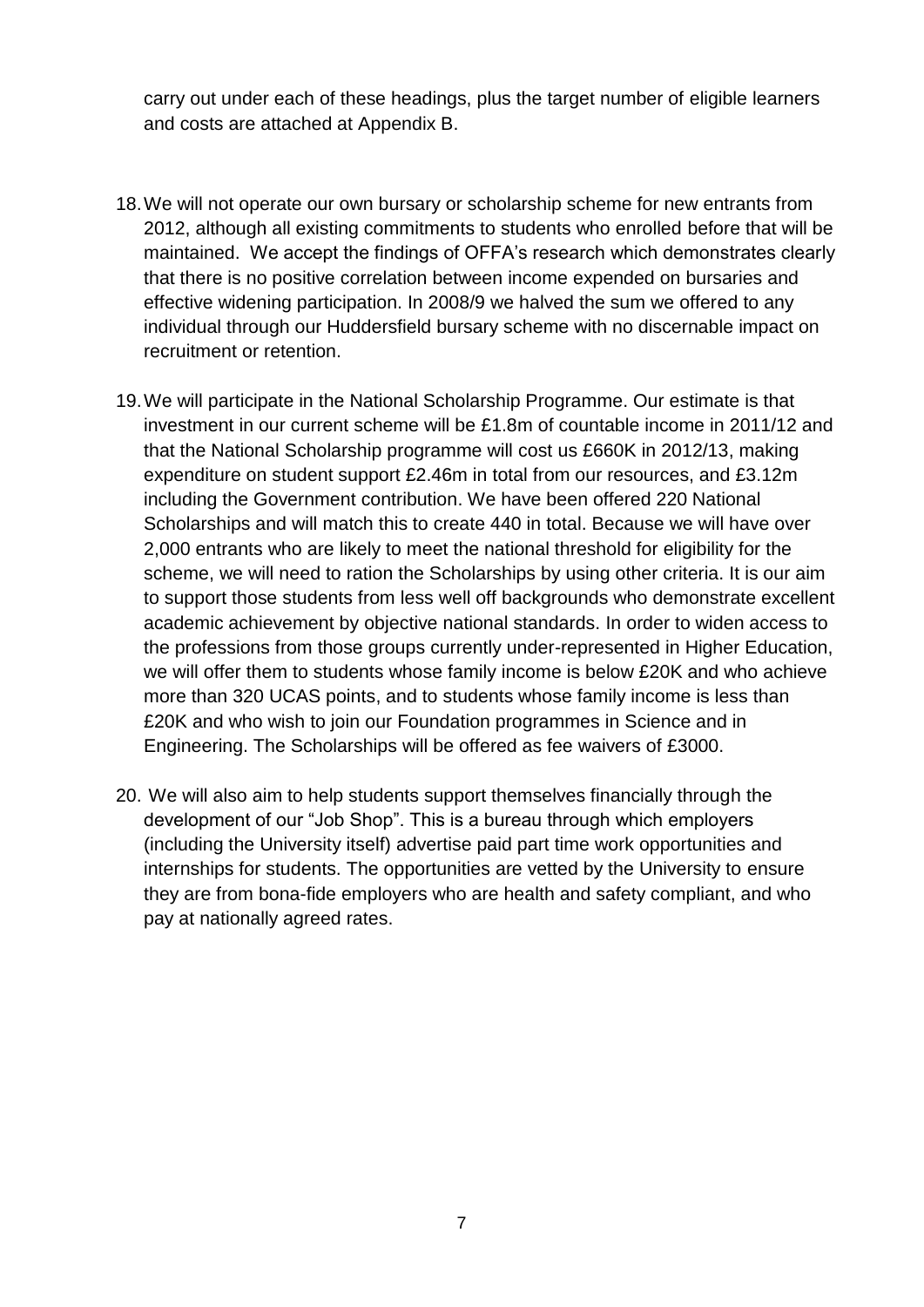# **University Contribution to Widening Access, Improving Retention and Developing Access to the Professions**

- 21.The University will invest £7.8m in widening access improving retention and widening access to the professions. This 6% of our estimated total turnover in 2012/13 and 10% of our total estimated income from undergraduate fees and the residual HEFCE T grant in 2012/13. This forms the majority of the additional fee income above baseline. This is made up of:
	- £1.2m outreach
	- £3.5m retention
	- £3.1m financial support

# **Monitoring and Evaluation**

- 22.We will continue to use existing systems and processes to monitor and evaluate the success of our interventions, and to ensure we are making expected progress towards our targets.
- 23.We monitor the effectiveness of our outreach activity through a tracking system which enables us to record the details of individuals who have participated in widening participation events or activities. This enables us to monitor the effectiveness of specific activities by allowing us to track students who have participated through enquiry, application, enrolment and ultimately graduation. Individual activities are evaluated in terms of quality and learner outcomes and more sustained programmes of activity, for example the Progression Module and Preparing for the Professions programmes are evaluated in terms of impact on the learner in addition to tracking the progress of the individual learners. Analysis of the top 200 UCAS feeder institutions is undertaken annually and the feeders are categorised by the type of relationship the University has with each of them. Relationships are defined as excellent, good, average, new, Progression Module partner, Progression Agreement partner and no relationship. This analysis helps us to demonstrate the correlation between the strength of the relationship and number of applications to the University. These issues are reviewed annually at our Marketing Practitioners" Forum and at University Teaching and Learning Committee, and scrutinised by Senate and Council.
- 24.Our retention activity is evaluated via our University Learning and Teaching Committee through module and programme evaluation. Targets for retention are set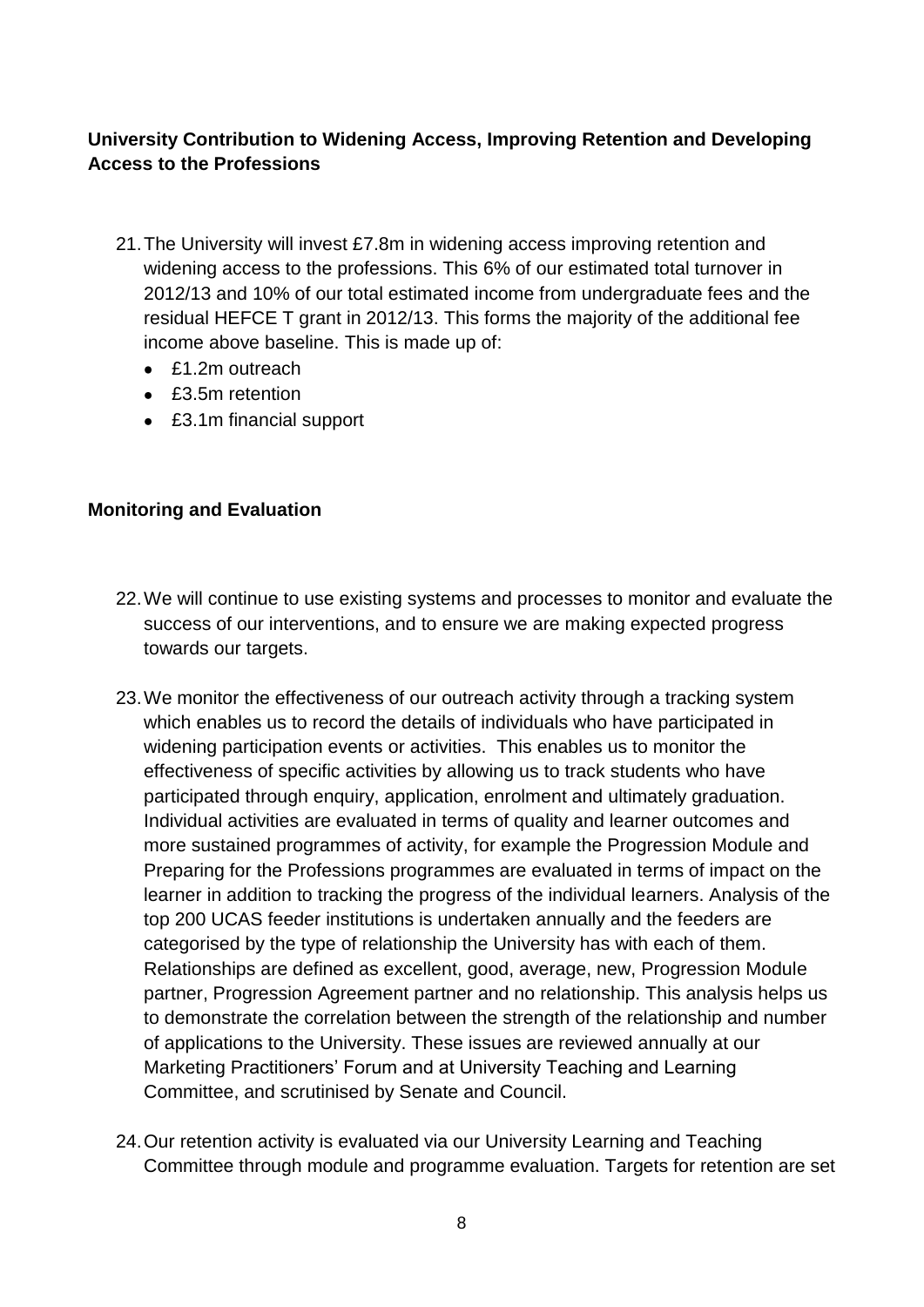for every degree programme and form part of the School KPIs during the Annual University planning round.

## **Targets and Milestones.**

- 25.Given our strong track record in widening participation, where we exceed by some distance the benchmarks for recruitment of students from low income families, and the obvious uncertainty in the way in which national policy may affect recruitment from these groups, we intend to maintain our current levels of performance. Our targets for the next 5 years are**:**
	- **Outreach activities**: To complete the programme set out in Appendix A, including 770 events reaching 29,925 potential students and their advisers, at a cost of £1.2m.
	- **WP targets**: We aim to remain within one standard deviation (or better) of our HESA benchmark. In practice this will mean we recruit no less than 41% of our students from NS-SEC 4,5,6 and 7, and no less than 15% from low participation neighbourhoods.
	- **Retention activities:** To complete the programme set out in Appendix A, at a cost of £3.5m, to improve the retention rates among the 41% of our intake who are from groups currently underrepresented in HE, and to maintain effective access to university and the professions at our satellite campuses.
	- **Retention targets:** To achieve retention figures within one standard deviation, or better of our HESA benchmarks 3a and 3d.

### **Information Provision**

- 26. We have developed an information strategy to inform and disseminate the key Student Finance messages to potential applicants for 2012 entry and beyond. The University will use the following mediums to allow students and their parents to make informed decisions about the financial aspects of going to University. They will include:
	- Brochures and information leaflets.
	- Videos and short films.
	- The University website which will include signposts to other sources such as Student Finance England/ Student Loans Company/ BIS and in addition we will have a special parent specific section.
	- Local TV and radio interviews.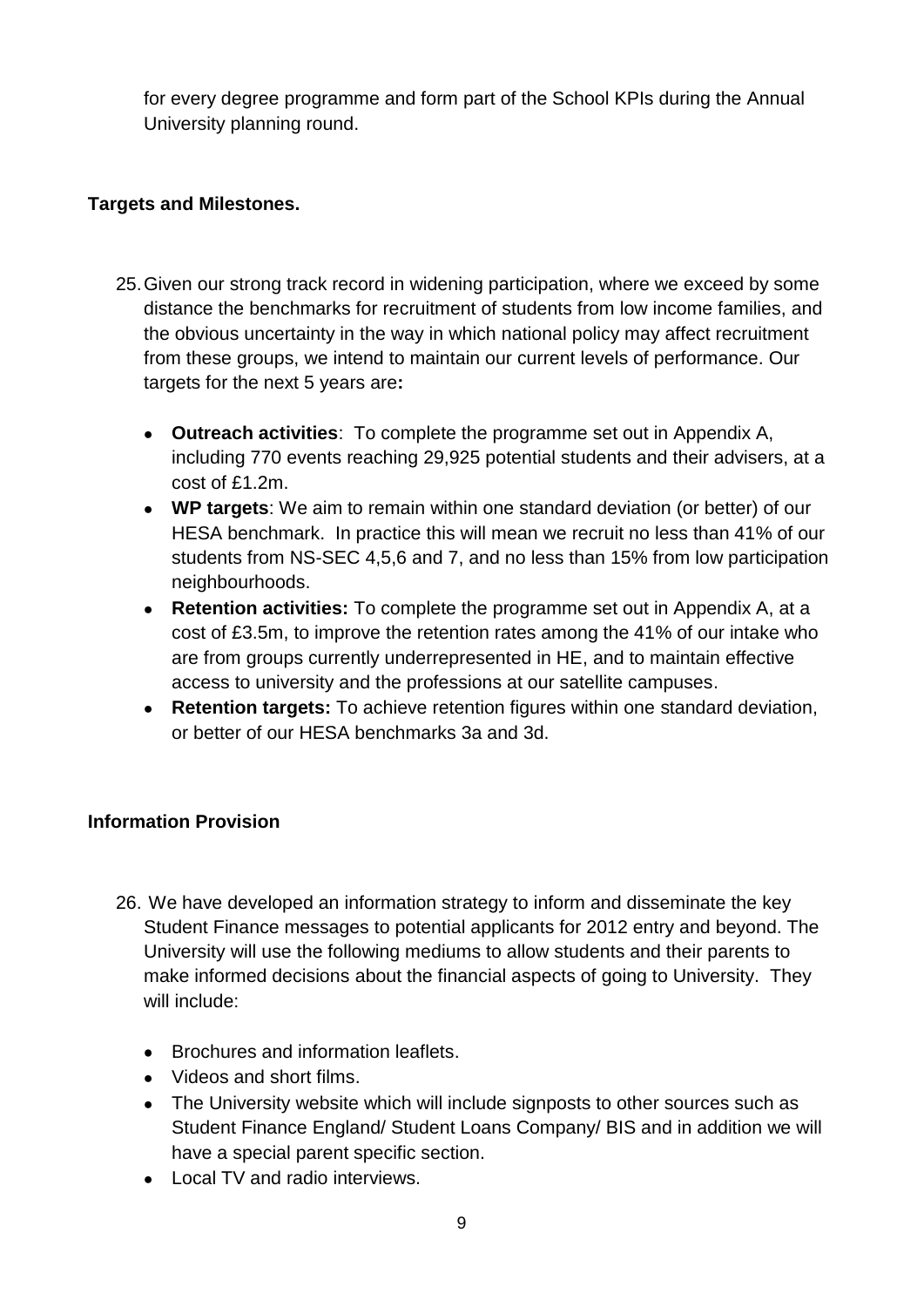- E-mail campaigns via iHud the University"s personalised enquirer website.
- Presentations and seminars to a variety of audiences covering schools, colleges, University Open Days and Careers Services.
- Full engagement with the Key Information Set.

The University has already developed material and key messages it will use through these different media and will target different approaches for different audiences. We will evaluate the effectiveness of our campaign and use this to inform and shape material we produce in the future.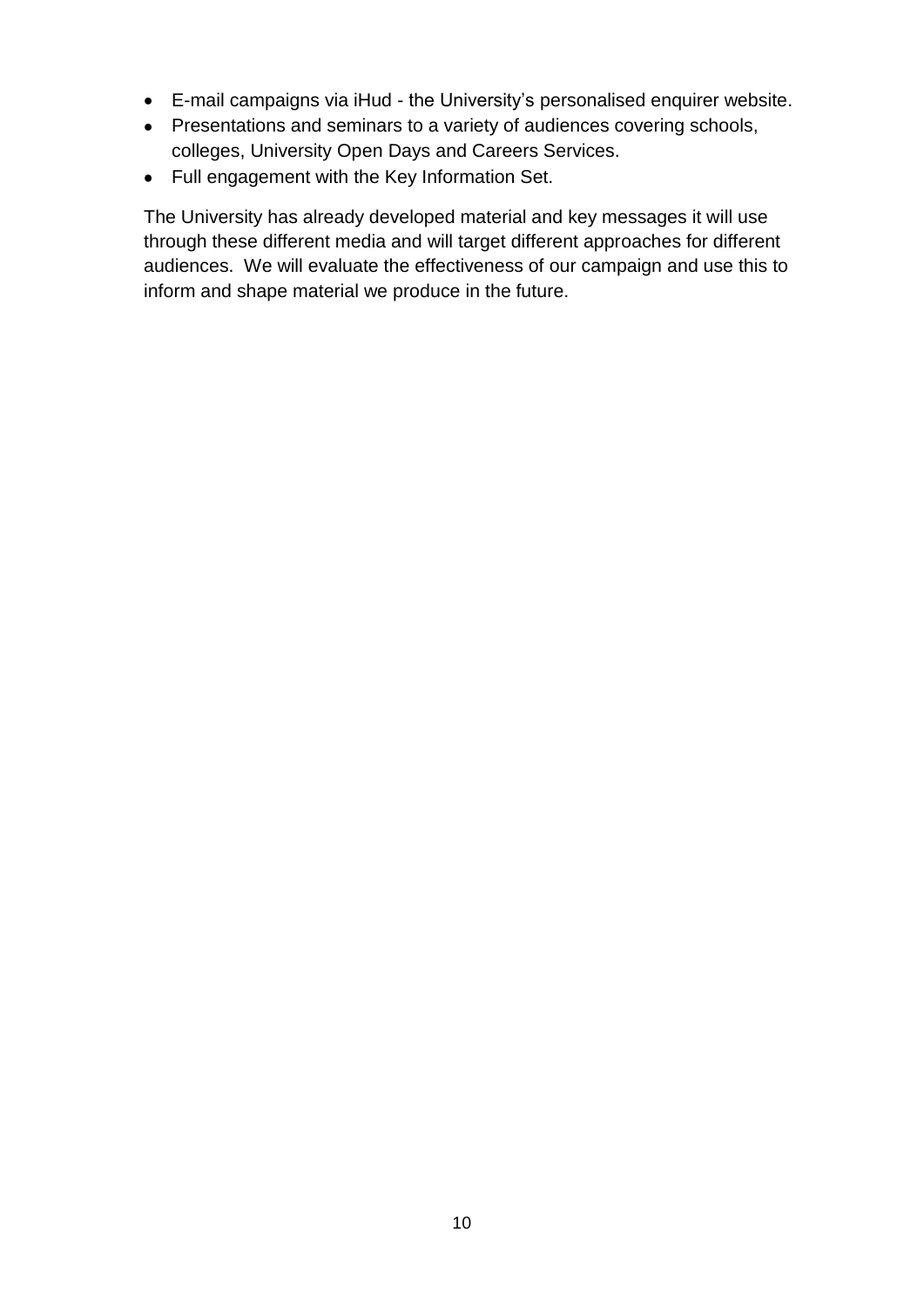# **Widening Participation Outreach Activity Targets Appendix A**

| <b>Theme</b>                   | <b>Target Group</b>          | <b>Activity</b>                                                                                                                                | <b>Target Number/reach of</b> |          | Cost     |
|--------------------------------|------------------------------|------------------------------------------------------------------------------------------------------------------------------------------------|-------------------------------|----------|----------|
|                                |                              |                                                                                                                                                | Activities 2011/12            |          |          |
| To raise the aspirations and   |                              |                                                                                                                                                | Activities                    | No. of   |          |
| awareness of HE among those    |                              |                                                                                                                                                |                               | Learners |          |
| currently under represented in | All                          | Visits to schools, colleges and community groups                                                                                               | 300                           | 9000     | £84,000  |
| <b>HE</b>                      |                              |                                                                                                                                                |                               |          |          |
|                                | Under 16                     | Year 7 "Passport to Uni Days"                                                                                                                  | $\overline{\mathbf{4}}$       | 260      | £10,000  |
|                                |                              | Year 8 Citizenship Days                                                                                                                        | $\overline{2}$                | 100      | £4,500   |
|                                |                              | Year 9 & 10 HE Experience Days                                                                                                                 | 10                            | 500      | £55,000  |
|                                |                              | Year 8 Gifted & Talented Days                                                                                                                  | 3                             | 150      | £8000    |
|                                |                              | Pre 16 Careers Fairs                                                                                                                           | 60                            | 8000     | £29,000  |
|                                | 16 to 19                     | Year 12/1 HE Experience Days                                                                                                                   | 6                             | 240      | £23,000  |
|                                | <b>Adults</b>                | <b>Access Your Future Programme</b>                                                                                                            | 20                            | 400      | £30,000  |
|                                | Looked After<br>Young People | Reaching Higher for Young People Looked After                                                                                                  | 15                            | 100      | £50,000  |
|                                |                              | <b>SUB TOTAL</b>                                                                                                                               | 440                           | 18750    | £293,500 |
| To reduce perceived barriers   | All                          | <b>Student Ambassador Scheme</b>                                                                                                               | 75                            |          | £30,000  |
| for potential students         |                              | Social Media Reps (pre-entry social networking<br>and mentoring)                                                                               | 20                            |          | £10,400  |
|                                |                              | iHud - providing electronic information advice<br>and guidance from enquiry to enrolment -<br>supporting the research and application process. | (8000)                        |          | £117,000 |
|                                |                              | <b>Budgeting Workshops/Finance Presentations</b>                                                                                               | 40                            | 1200     | £11,000  |
|                                |                              | Dedicated customer service team to support<br>applicants                                                                                       | (10590)                       |          | £111,000 |
|                                |                              | <b>SUB TOTAL</b>                                                                                                                               | 115                           | 1200     | £279,400 |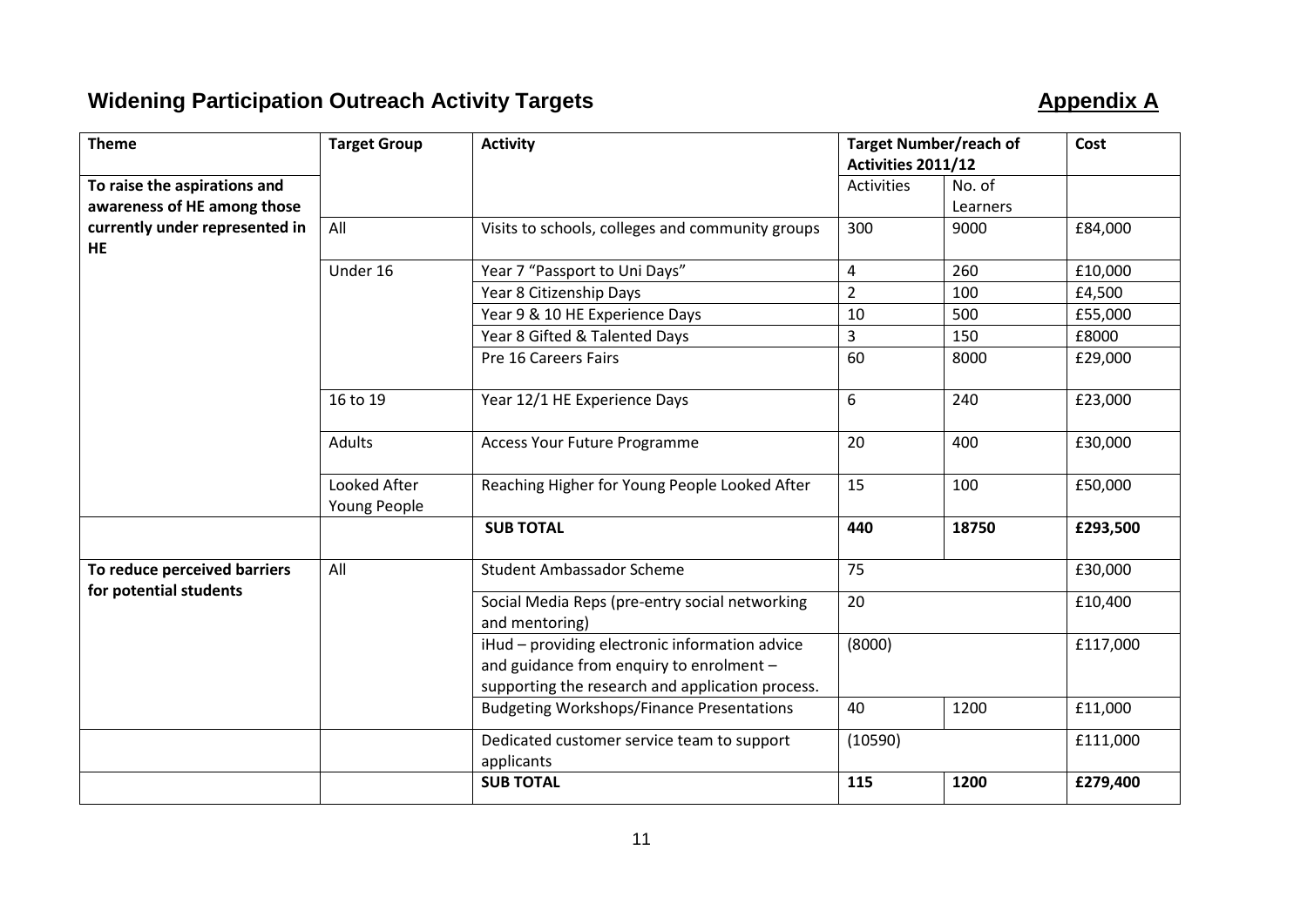| To contribute to improvements                                    | Under 16       | Study skills/revision workshops                                                                 | 20             | 600  | £5,600   |
|------------------------------------------------------------------|----------------|-------------------------------------------------------------------------------------------------|----------------|------|----------|
| in attainment at levels 2 and 3                                  |                |                                                                                                 |                |      |          |
|                                                                  |                | <b>GCSE Mathematics Bridging Course</b>                                                         | $\mathbf{1}$   | 50   | £10,000  |
|                                                                  | 16 to 19       | Study skills/revision workshops                                                                 | 8              | 240  | £2240    |
|                                                                  |                | Next Step Programme - workshops to provide<br>support with academic writing.                    | $\overline{3}$ | 300  | £5500    |
|                                                                  |                | Year 12/1 Master Classes/Focus Days/Taster days                                                 | 30             | 1200 | £60,000  |
|                                                                  |                | Schools and Colleges Lecture Programme                                                          | 60             | 1800 | £12,000  |
|                                                                  | All            | <b>STEM Specific Outreach Officers</b>                                                          |                |      | £217,000 |
|                                                                  |                | <b>SUB TOTAL</b>                                                                                | 122            | 4190 | £312,340 |
| To prepare under represented                                     | 16 to 19       | <b>Preparing for Pharmacy</b>                                                                   | 4              | 25   | £12,500  |
| students for application to<br>"Professional" courses            |                | Preparing for Law                                                                               | 4              | 25   | £12,500  |
|                                                                  |                | Preparing for Physiotherapy                                                                     | 3              | 25   | £10,000  |
|                                                                  |                | Tomorrow's Health Professionals Today                                                           | 5              | 120  | £20,000  |
|                                                                  |                | <b>SUB TOTAL</b>                                                                                | 16             | 195  | £55,000  |
| To provide accessible and clear<br>information to parents/carers | Parents/carers | Year 12/1 Parents' Information Evenings on<br>Campus                                            | $\mathbf{3}$   | 600  | £20,000  |
| of potential students                                            |                | Year 10 Parents' Evenings                                                                       | $\overline{2}$ | 70   | £2,600   |
|                                                                  |                | Parents' Evenings in school/college                                                             | 35             | 4000 | £15,000  |
|                                                                  |                | Dedicated web pages with advice and information<br>specifically tailored for parents and carers | (5000)         |      |          |
|                                                                  |                | Publication with advice and information<br>specifically tailored for parents and carers         | (3000)         |      | £3000    |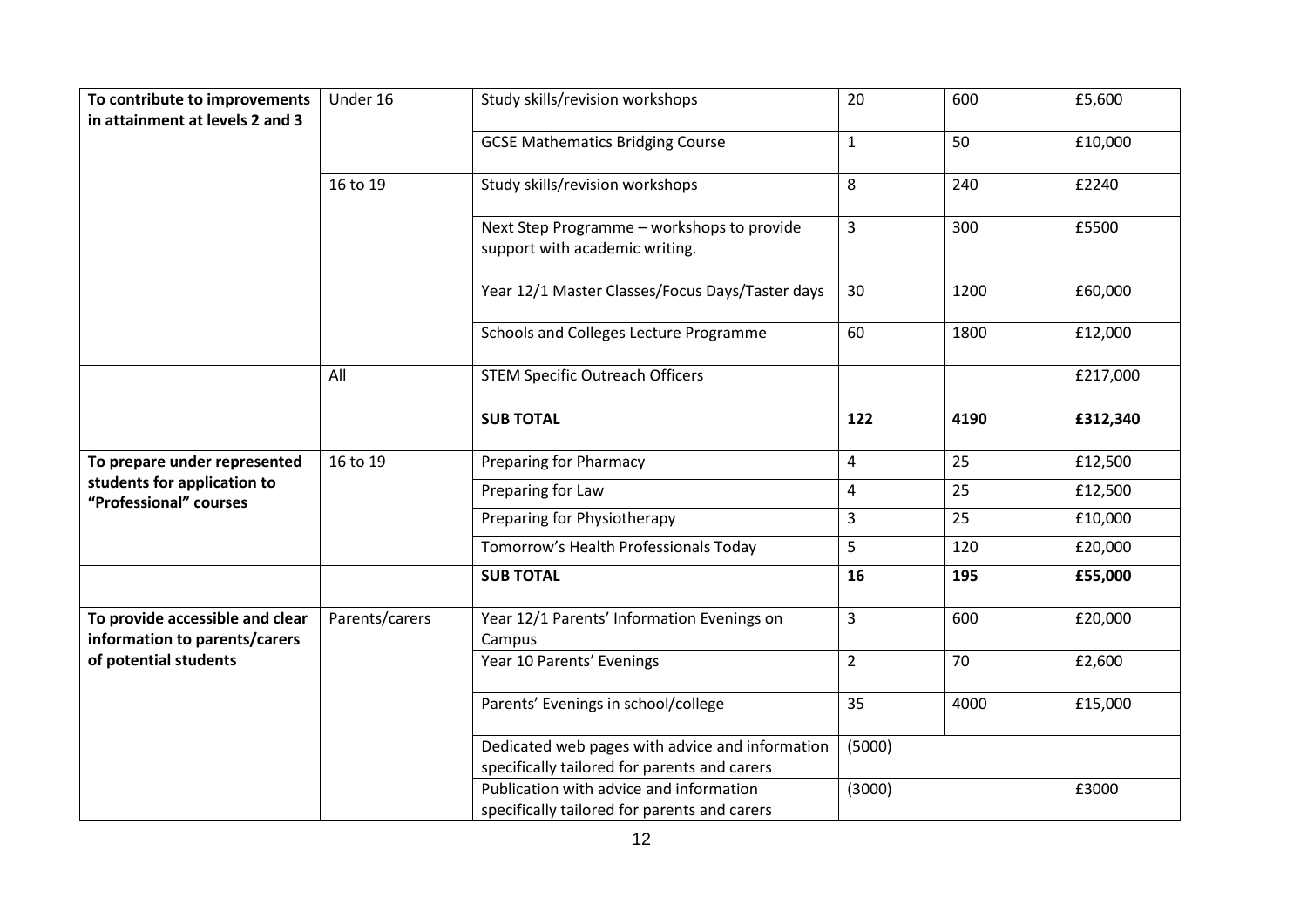|                                                        |                   | <b>SUB TOTAL</b>                                                                                              | 40                                                                                                                                                                            | 4670 | £40,600 |
|--------------------------------------------------------|-------------------|---------------------------------------------------------------------------------------------------------------|-------------------------------------------------------------------------------------------------------------------------------------------------------------------------------|------|---------|
| To build progression                                   | 16 plus           | <b>Progression Module</b>                                                                                     | 8                                                                                                                                                                             | 800  | £50,000 |
| agreements with schools and<br>colleges                |                   | FE to HE Progression Agreements                                                                               | 26                                                                                                                                                                            |      | £26,000 |
| To develop effective<br>partnerships                   | All               | To work with other HEIs in West Yorkshire to raise<br>aspirations and attainment                              | West Yorkshire HEI WP<br><b>Strategy Group</b>                                                                                                                                |      | £10,000 |
|                                                        |                   |                                                                                                               | HE Aspiration Raising in West<br>£2000<br>Yorkshire (HEARWY)<br>The U of H was the first HEI to<br>£2280<br>achieve the SSAT's Advanced<br>Partnership Award in March<br>2011 |      |         |
|                                                        |                   | To be an active affiliated member of the Specialist<br><b>Schools and Academies Trust</b>                     |                                                                                                                                                                               |      |         |
|                                                        |                   | <b>SUB TOTAL</b>                                                                                              | 34                                                                                                                                                                            | 800  | £90,280 |
| To improve communication                               | All               | University Admissions and Recruitment Forums                                                                  | 3                                                                                                                                                                             | 120  | £14,000 |
| and dissemination about WP<br>and recruitment policies |                   | Central representation on Schools of Study<br>Admissions and Recruitment Committees                           | All                                                                                                                                                                           |      | £2,000  |
|                                                        |                   | Recruitment + WP literature                                                                                   |                                                                                                                                                                               |      | £66,000 |
| <b>Relationships with</b><br>Schools/Colleges          | Teachers/Advisers | iHud Adviser to provide structure for effective<br>communication with teachers and advisers post<br>Aimhigher | 350 "live" relationships<br>£10,000                                                                                                                                           |      |         |
|                                                        |                   | <b>SUB TOTAL</b>                                                                                              | 3                                                                                                                                                                             | 120  | £92,000 |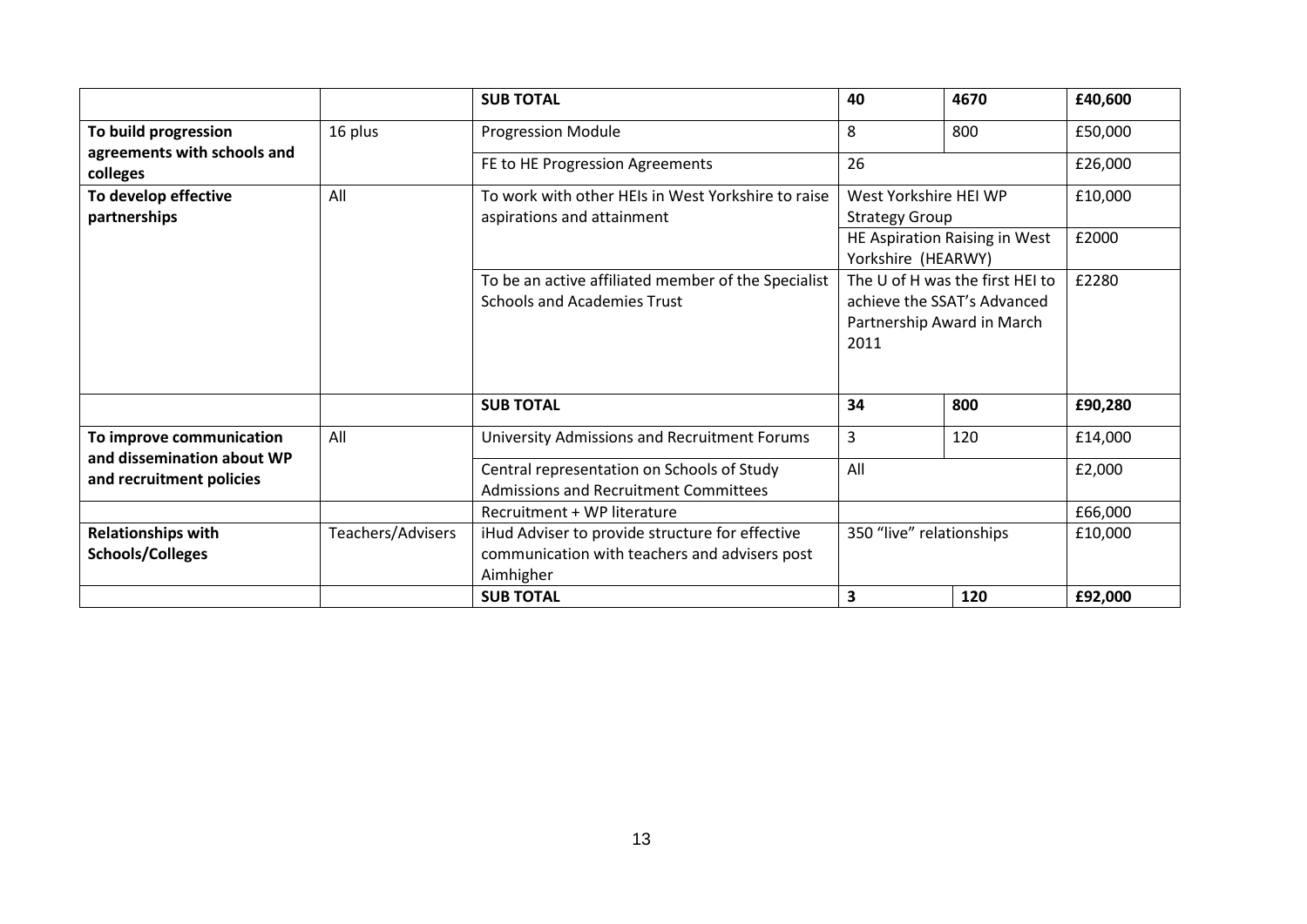| £293,500 | 18,750 | 440 | <b>PHASE 1</b> | <b>TOTAL</b> |
|----------|--------|-----|----------------|--------------|
| £279,400 | 1,200  | 115 | <b>PHASE 2</b> |              |
| £312,340 | 4,190  | 122 | <b>PHASE 3</b> |              |
| £55,000  | 195    | 16  | <b>PHASE 4</b> |              |

PHASE 5 40 4,670 £40,600

PHASE 6 34 800 £90,280

PHASE 7 3 120 £92,000

**770 29,925 £1.163,120**

14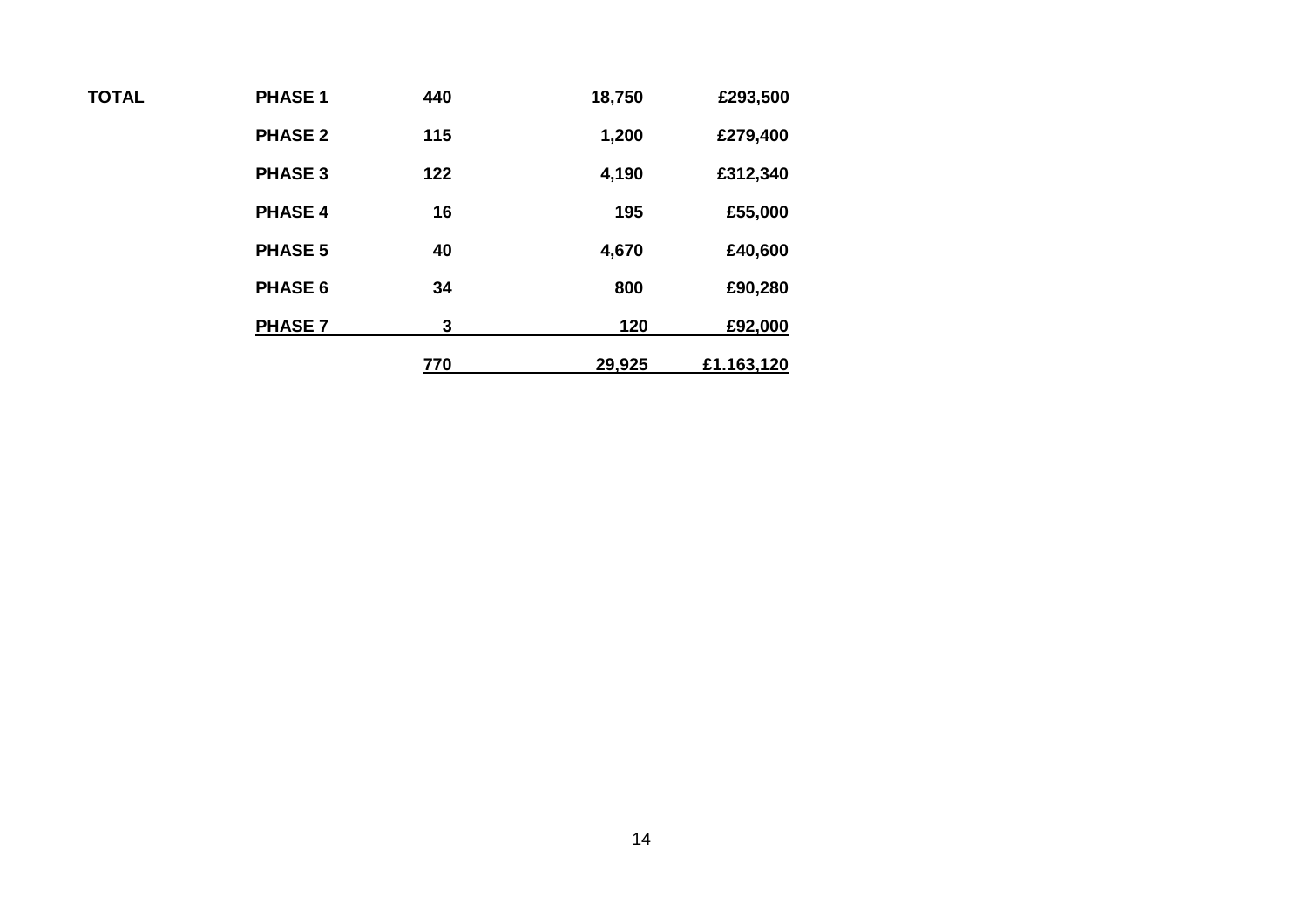### **Retention, Success and Career Development Programme**

### **Phase 1: Managing transition to University Appendix B: Appendix B: Appendix B: Appendix B: Appendix B: Appendix B: Appendix B: Appendix B: Appendix B: Appendix B: Appendix B: Appendix B: Appendix**

| <b>Activity</b>                                                                                                                                   | <b>WP Eligible</b><br>student no's | <b>Attributable spend</b> |
|---------------------------------------------------------------------------------------------------------------------------------------------------|------------------------------------|---------------------------|
| (a)<br>Personal Tutoring/PDP<br>Every student allowed a personal tutor to co-ordinate academic guidance and personal<br>support.                  | 2010                               | £860k                     |
| (b)<br><b>Study Skills</b><br>Academic skills tutors appointed in every school to support WP students. Web-based<br>support also being developed. | 2010                               | £315k                     |
| (c)<br>Peer Mentoring<br>Roll out of pilot project to all university schools                                                                      | 2010                               | £37k                      |
| <b>Phase 1 Sub Total</b>                                                                                                                          | 2010                               | £1.212m                   |

### **Phase 2: Improving Success, Enhancing Assessment and Feedback and Improving Progression**

| (a)<br><b>Managing Progression</b>                                                           |      |       |
|----------------------------------------------------------------------------------------------|------|-------|
| Additional support for WP students through consolidating patterns of learning through        | 4121 | £45k  |
| modules with greater credit values.                                                          |      |       |
| (b)<br><b>Enhancing Assessment and Feedback</b>                                              |      |       |
| Roll out of pilot support to involve all academic staff on improving feedback on performance | 4121 | £375k |
| and assessment to aid personal development.                                                  |      |       |
| <b>Phase 2 Sub Total</b>                                                                     | 4121 | £420k |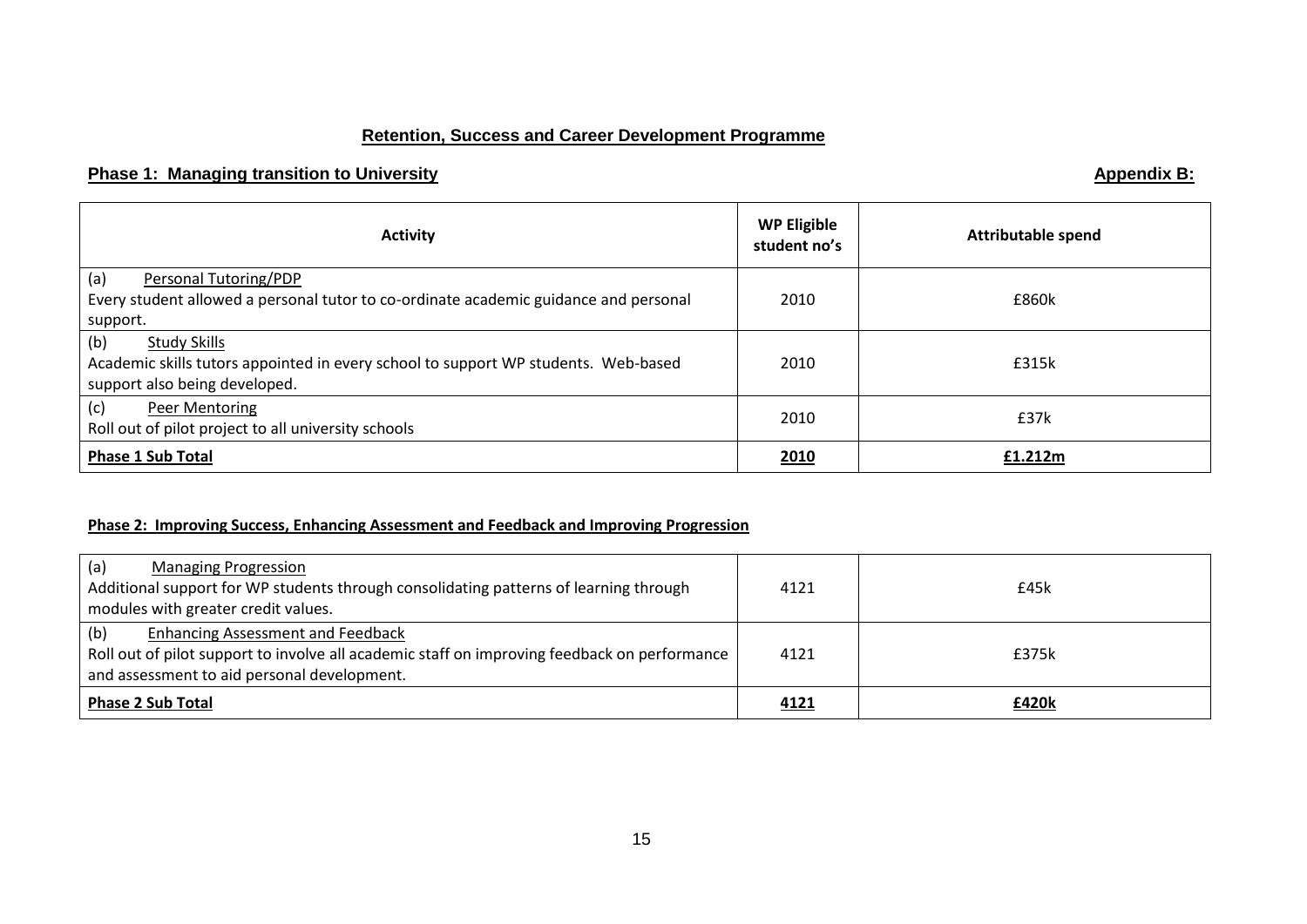### **Phase 3: Improving Targeted Welfare Support**

| (a)<br><b>Support for Disabled Students</b><br>General and specific guidance; specific support for mental health issues;<br>support/networking group; scheme to provide 24 hour support workers for students<br>requiring social care; equipment loan scheme; support workers service. | 2600 | £625k |
|----------------------------------------------------------------------------------------------------------------------------------------------------------------------------------------------------------------------------------------------------------------------------------------|------|-------|
| (b)<br>Care Leaver Support<br>Support targeted at looked after young people (at school) and students who are care<br>leavers.                                                                                                                                                          | 48   | £83k  |
| (c)<br>Support for WP Students<br>Back on Track scheme to support students having difficulty in continuing to study<br>(improving retention).                                                                                                                                          | 4121 | £25k  |
| (d)<br>Welfare Support and Advice for WP Students<br>Including advice on budgetary, health, relationships, accommodation and counselling.                                                                                                                                              | 4121 | £145k |
| <b>Phase 3 Sub Total</b>                                                                                                                                                                                                                                                               | 4121 | £878k |

# **Phase 4: Improving Communications and Advice to Students**

| (a)<br><b>Attendance Monitoring</b><br>System and processes to identify non-attendance and provide support to help students back | 4121 | £196k |
|----------------------------------------------------------------------------------------------------------------------------------|------|-------|
| on track.                                                                                                                        |      |       |
| (b)<br>Portal Plus<br>On-line system to provide personalised support for students.                                               | 4121 | £188k |
| <b>Phase 4 Sub Total</b>                                                                                                         | 4121 | £384k |

### **Phase 5: Enhanced Career Management Scheme**

| <b>Guidance Support for WP</b><br>(a)<br>`students<br>' areer۔                                                      | .<br>$\overline{ }$ | <b>CAEA</b> |
|---------------------------------------------------------------------------------------------------------------------|---------------------|-------------|
| .<br>o providing access to :<br>. offered with<br>. support<br>ו suit individual student<br>Guidance<br>i a view to |                     | んしいい        |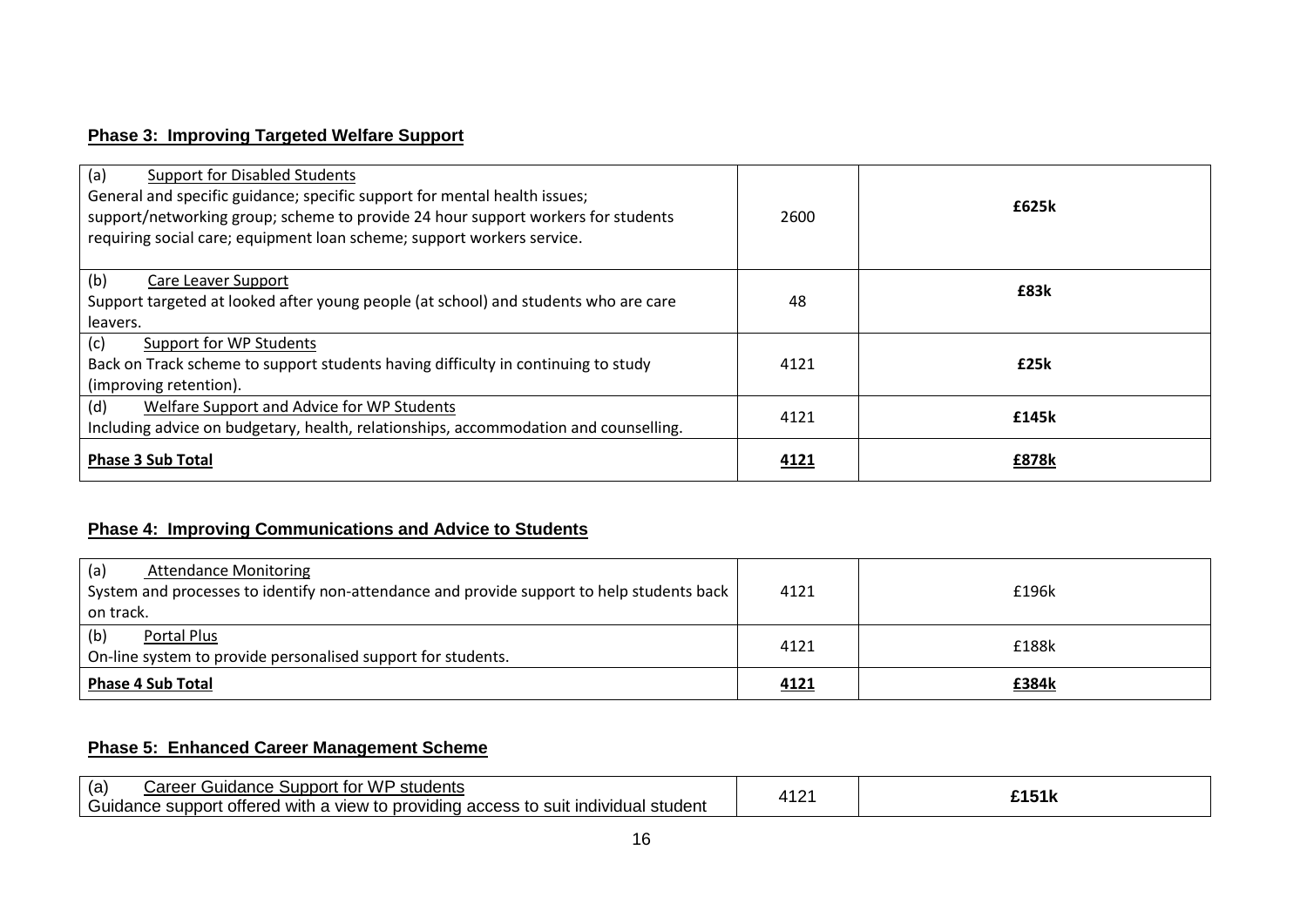| needs and circumstances. WP students targeted as they often lack 'home grown'<br>links and contacts to graduate professions: Careers Express - delivering guidance<br>directly in the Schools; E-guidance and telephone guidance - offered for students<br>unable to access the service in person; enhanced support for disabled,<br>postgraduate and international students via named careers advisers; Student<br><b>Employability Scheme</b> - developing higher level work skills whilst still at university;<br>Career Management Skills module – electronic teaching and learning tool; staff<br>work at the UCO/B Campus delivering career guidance.                                                                                                                                                                               |      |       |
|-------------------------------------------------------------------------------------------------------------------------------------------------------------------------------------------------------------------------------------------------------------------------------------------------------------------------------------------------------------------------------------------------------------------------------------------------------------------------------------------------------------------------------------------------------------------------------------------------------------------------------------------------------------------------------------------------------------------------------------------------------------------------------------------------------------------------------------------|------|-------|
| <b>Employer Engagement for WP students</b><br>(b)<br>As above, hugely important to promote employer contact to students who naturally                                                                                                                                                                                                                                                                                                                                                                                                                                                                                                                                                                                                                                                                                                     |      |       |
| lack both networks and commercial communication skills: Professional body<br><b>membership</b> – maximising opportunities for students in the jobs market through<br>relevant professional knowledge and qualifications; Events – fairs, presentations,<br>employer drop-ins; skills sessions; interviewing on campus; Career Mentoring<br><b>Network</b> – bringing together current students with successful alumni to mentor them<br>into graduate professions; Internships - short term projects with local employers to<br>develop basic work skills; Business networking - staff develop regional, national<br>and international contacts via events, conferences, meetings etc; Employer<br>Partnership Board; our JobShop is the highest placed in the region for numbers of<br>vacancies on offer to our students and graduates. | 4121 | £136k |
| <b>Careers and Employability Resources for WP students</b><br>(c)<br>Enhanced careers information, support and self-directed learning tools provided in a<br>range of formats ensuring accessibility and equity of opportunity: Careers<br><b>Information Library</b> – hard copy resources; IT access; computer-assisted IAG;<br>Careers website - online information resource, includes all paper resources<br>available to download as well as relevant links and online career learning tools;<br>resources available, on request, in large format and Braille.                                                                                                                                                                                                                                                                       | 4121 | £60k  |
| <b>Placement Support for WP students</b><br>(d)<br>Currently, placement units exist in 4 out of the 7 Schools - staff work in collaboration<br>with the careers service to ensure that students receive professional, as well as<br>practical, support. Computing and Engineering - 5 placements staff, including a<br>Placements Manager; Art, Design and Architecture - 1 placements staff; Applied<br>Sciences $-1$ placements staff; Business School $-2$ placements staff. Other<br>schools have placement functions as part of other roles across departments.<br>Placement support for WP students hugely important in order to develop their<br>business awareness, experience and contacts.                                                                                                                                      | 4121 | £208k |
| <b>Phase 5 Subtotal</b>                                                                                                                                                                                                                                                                                                                                                                                                                                                                                                                                                                                                                                                                                                                                                                                                                   | 4121 | £555k |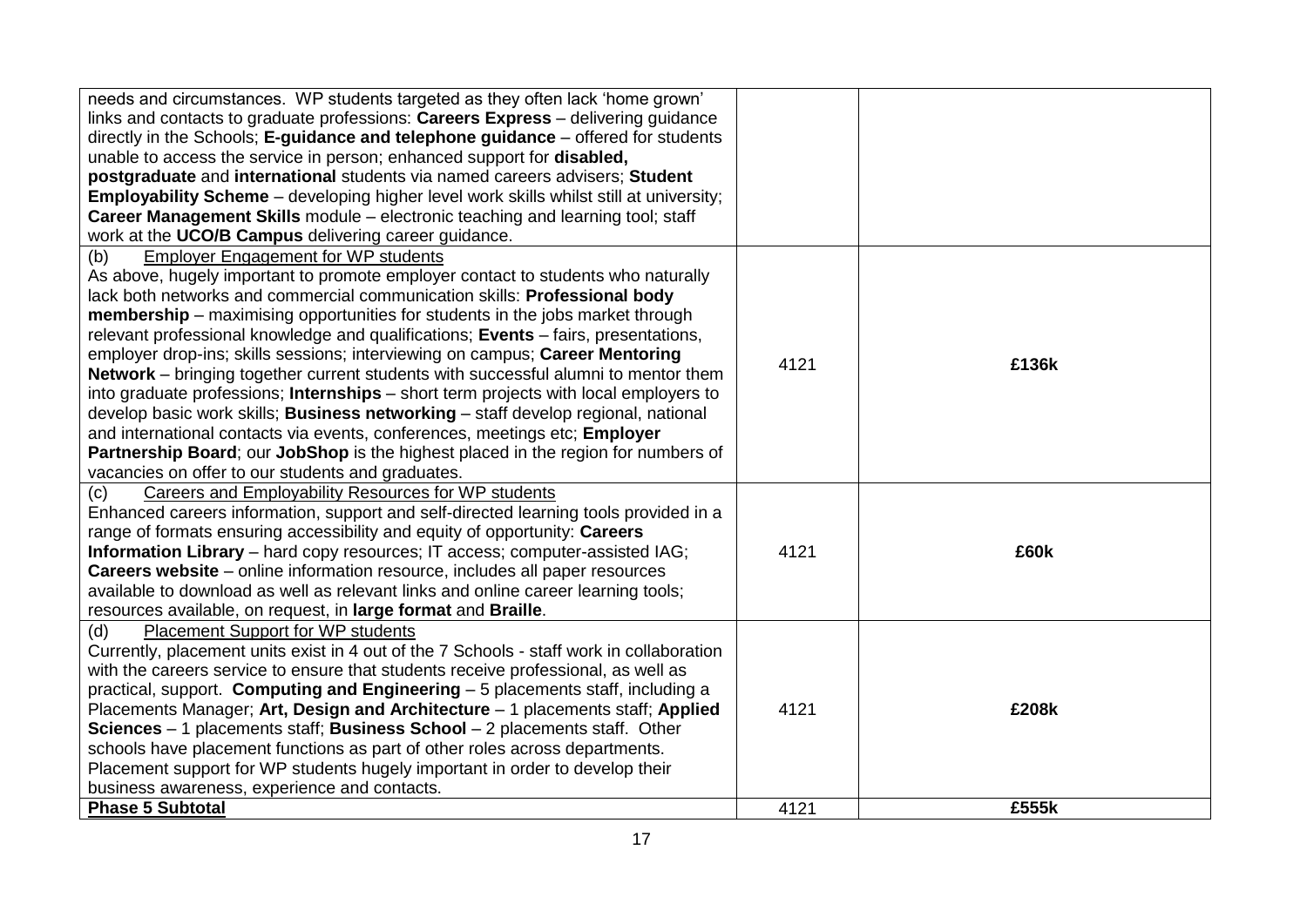|       |         | £3.5m   |
|-------|---------|---------|
|       | Phase 5 | £555k   |
|       | Phase 4 | £384k   |
|       | Phase 3 | £878k   |
|       | Phase 2 | £420k   |
| Total | Phase 1 | £1.212m |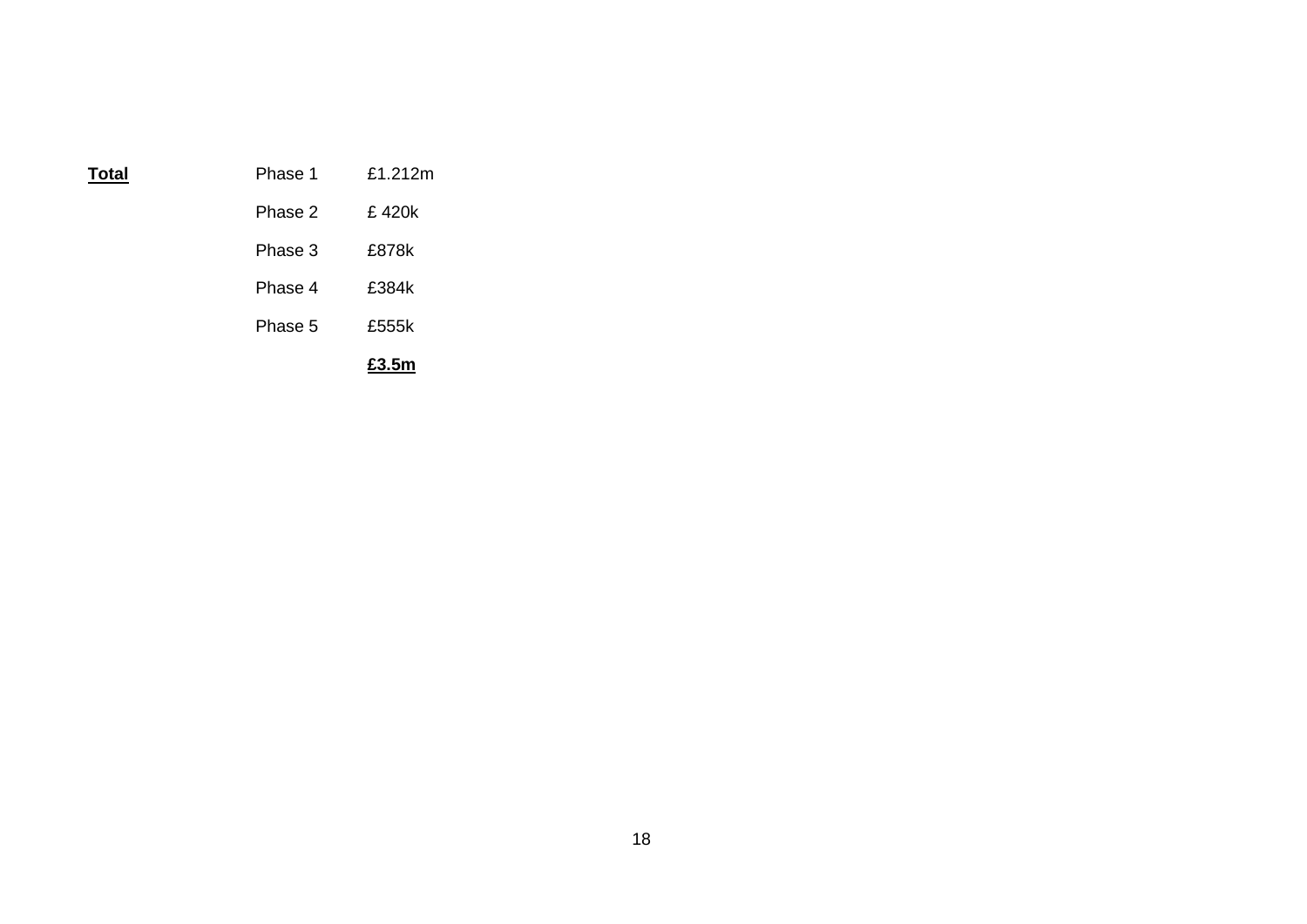### **Table 5 - Milestones and targets**

**Table 5a - Statistical milestones and targets relating to your applicants, entrants or student body (e.g. HESA, UCAS or internal targets)**

|                                                                                                                    |                                                                              |                         |                         | Yearly milestones/targets (numeric where possible, however you may<br>$ $ use text $ $ |         |         |         | Commentary on your milestones/targets or textual |                                                                                                                                                                              |
|--------------------------------------------------------------------------------------------------------------------|------------------------------------------------------------------------------|-------------------------|-------------------------|----------------------------------------------------------------------------------------|---------|---------|---------|--------------------------------------------------|------------------------------------------------------------------------------------------------------------------------------------------------------------------------------|
| Please select milestone/target type from the drop down Description (500 characters<br> menu                        | maximum)                                                                     | <b>Baseline</b><br>year | <b>Baseline</b><br>data | $ 2012 - 13 $                                                                          | 2013-14 | 2014-15 | 2015-16 | 2016-17                                          | description where numerical description is not appropriate<br>(500 characters maximium)                                                                                      |
| NS-SEC (HESA Table T1b)                                                                                            | Percentage from NS-SEC classes<br>4,5,6 & 7                                  | 2009/10                 | 41.1                    | 41.1                                                                                   | 41.1    | 41.1    | 41.1    | 41.1                                             | The aim is to retain current performance despite the negative<br>effects upon these students of the new financial arrangements.<br>This is well above the current benchmark. |
| Care-leavers                                                                                                       | Numbers of new care-leavers<br>commencing full time undergraduate<br>study   | 2009/10                 | 48                      | 55                                                                                     | 55      | 55      | 55      | 55                                               | The aim is to increase access for looked after young people                                                                                                                  |
| Non continuation: Young (HESA Table T3a)                                                                           | Non-continuation following year of<br>entry: full time first degree entrants | 2009/10                 | 10.1                    | 9.7                                                                                    | 9.3     | 8.9     | 8.5     | 8.1                                              | The aim is to improve retention to meet the benchmark level over<br>the five year period, allowing for one standard deviation variance                                       |
| Non continuation: Mature (HESA Table T3a)                                                                          | Non-continuation following year of<br>entry: full time first degree entrants | 2009/10                 | 17.4                    | 16.7                                                                                   | 16      | 15.3    | 14.5    | 13.7                                             | The aim is to improve retention to meet the benchmark level over<br>the five year period, allowing for one standard deviation variance                                       |
| Completion/Non continuation (other - please give details in vear of entry: other undergraduate<br>the next column) | Table 3d Non-continuation following<br>entrants                              | 2009/10                 | 14.3                    | 14.3                                                                                   | 14.3    | 14.3    | 14.3    | 14.3                                             | Current performance is significantly better than benchmark, and<br>the intention is to maintain this performance                                                             |
|                                                                                                                    |                                                                              |                         |                         |                                                                                        |         |         |         |                                                  |                                                                                                                                                                              |
|                                                                                                                    |                                                                              |                         |                         |                                                                                        |         |         |         |                                                  |                                                                                                                                                                              |
|                                                                                                                    |                                                                              |                         |                         |                                                                                        |         |         |         |                                                  |                                                                                                                                                                              |
|                                                                                                                    |                                                                              |                         |                         |                                                                                        |         |         |         |                                                  |                                                                                                                                                                              |
|                                                                                                                    |                                                                              |                         |                         |                                                                                        |         |         |         |                                                  |                                                                                                                                                                              |
|                                                                                                                    |                                                                              |                         |                         |                                                                                        |         |         |         |                                                  |                                                                                                                                                                              |
|                                                                                                                    |                                                                              |                         |                         |                                                                                        |         |         |         |                                                  |                                                                                                                                                                              |
|                                                                                                                    |                                                                              |                         |                         |                                                                                        |         |         |         |                                                  |                                                                                                                                                                              |
|                                                                                                                    |                                                                              |                         |                         |                                                                                        |         |         |         |                                                  |                                                                                                                                                                              |
|                                                                                                                    |                                                                              |                         |                         |                                                                                        |         |         |         |                                                  |                                                                                                                                                                              |
|                                                                                                                    |                                                                              |                         |                         |                                                                                        |         |         |         |                                                  |                                                                                                                                                                              |